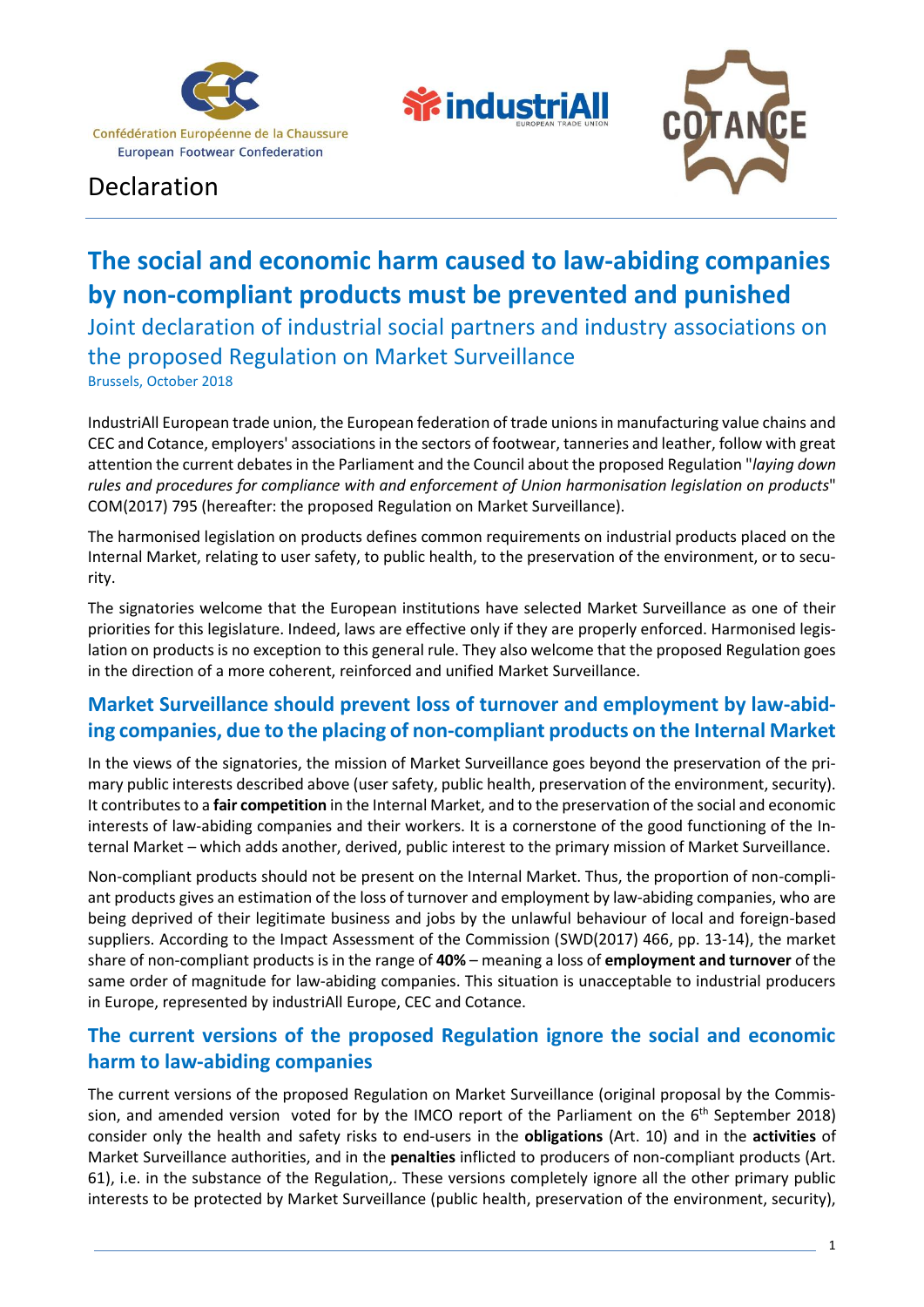

Declaration - DRAFT



and also the derived public interests (labelling and protection of consumers and producers against deceptive practices, counterfeiting) represented by the social and economic harm caused to law-abiding producers.

**SindustriAll** 

industriAll Europe, CEC and Cotance therefore urge the Parliament and the Council to include these primary and derived public interests in the scope of the obligations and activities of the Market Surveillance authorities, and in the elements to be considered when inflicting penalties to infringing companies. A detailed set of proposed amendments is provided in the Appendix 1 below.

# List of signatories

| industriAll European trade union | European Footwear Confedera-                      | Cotance                   |
|----------------------------------|---------------------------------------------------|---------------------------|
| Luc Triangle, General Secretary  | tion – CEC                                        | Gustavo González-Quijano, |
|                                  | Carmen Arias, Secretary General Secretary General |                           |

# Appendix 1: proposed amendments to the proposed Regulation on Market Surveillance

*(Proposed additions to the Commission proposal underscored, proposed suppressions stroke through).*

#### *Recitals*

(1 bis) Non-compliance with Union harmonisation legislation on products creates risks to health and safety and can lead to harm to users. It may also cause long-term harm to health, the environment and public security and leads to social and economic harm to law-abiding companies and workers. The presence on the market of products that do not comply with Union harmonisation legislation, creates a direct and immediate loss of turnover and of value added to law-abiding companies. It also destroys the employment or degrades the wages and working conditions of their workers.

(1 ter) The presence on the market of products that do not comply with Union harmonisation legislation destroys consumer trust in the identity, quality, the safety, the security and the environmental friendliness of the products present in the Internal Market, and thus their willingness to pay for features that they fear can be absent. Such products jeopardise the effective functioning of the Internal Market, one of the most valuable achievements of the European Union.

(3) **Currently the enforcement of market surveillance rules in inadequate. Therefore,** the framework for market surveillance should be strengthened with a view to further improving compliance with and enforcement of Union harmonisation legislation on products.

(7) Safety and health of consumers and of workers, protection of the environment, public security, correct and trustworthy labelling and description of products, the social and economic sustainability of law-abiding companies and workers and protection against unfair competition and unfair commercial practices largely depend on the active enforcement of Union harmonisation legislation on products providing for safety requirements. It is therefore necessary to strengthen those enforcement measures. […]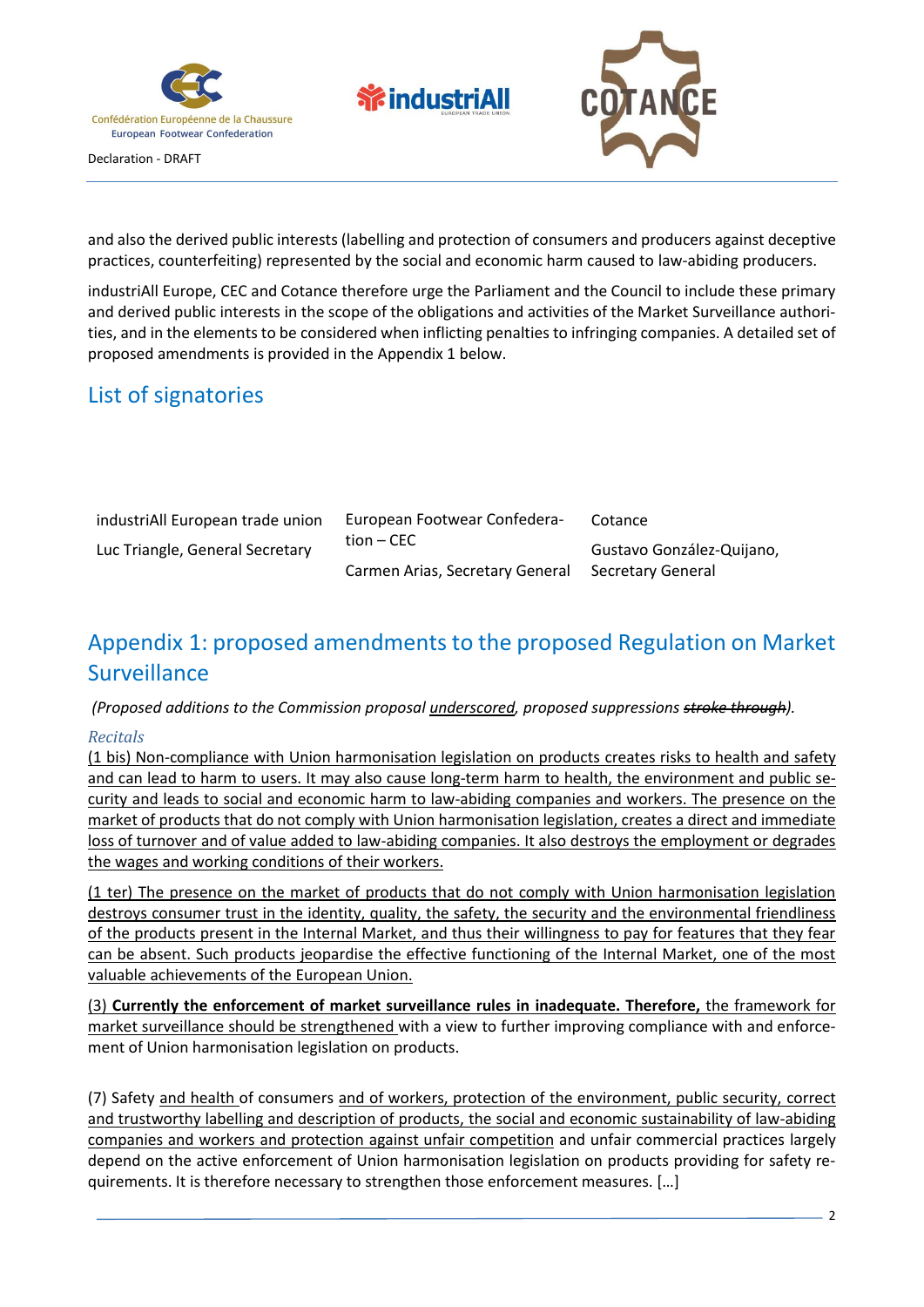

Declaration - DRAFT



*(13a) While this Regulation does not deal with the protection of intellectual property rights, it should nevertheless be borne in mind that counterfeit and false description of products do not comply with the requirements set out in the Union harmonisation legislation, pose serious risks to health and safety of end-users, distort competition, endanger public interests and support other illegal activities. Therefore, pursuant to Regulation (EU) 608/2013, Member States should continue taking effective measures to prevent the entry of counterfeit products on to the Union's market. In the interest of efficiency, customs authorities should be able to use their expertise and relevant information on risks, related to products infringing an intellectual property rights or which are falsely described, for the purpose of effective market surveillance of products entering the Union's market pursuant to this Regulation.* 

**industriAll** 

*(44) The diversity of sanctions across the Union is one of the main reasons for inadequate deterrence and uneven protection. Rules on establishing sanctions, including monetary penalties, are a matter of national jurisdiction and are therefore, determined by national law. However, common criteria and guidance principles in determining the level of penalties should be established in order to achieve uniform and effective deterrence, together with a level playing field and coordination across the Union. Defining a set of criteria for determining effective, proportionate and dissuasive levels of penalty across the Union, in particular with regards to the past behaviour of the economic operators, their cooperation during investigation by market surveillance authorities, and the level of harm, is essential to avoid weak spots that could encourage forum-shopping.*

#### *Article 3 Definitions*

(3) 'market surveillance' means the activities carried out and measures taken by market surveillance authorities to ensure that products comply with the requirements under Union harmonisation legislation and do not endanger health, safety, the environment, public security, the social and economic sustainability of lawabiding companies and workers against unfair competition and unfair commercial practices, the integrity of the Internal Market or any other aspect of public interest protection;

#### *Article 10 Obligations of market surveillance authorities as regards organisation*

2. Market surveillance authorities shall establish the following procedures in connection with products subject to the Union harmonisation legislation set out in the Annex:

- a) procedures for following up of complaints or reports on issues relating to risks;
- b) procedures for monitoring any accidents or any harm to the health or safety of end-users or to any public interest referred to in Article 3(1)-3 which are suspected of having been caused by such products;
- c) procedures for verifying that corrective action to be taken by economic operators has been taken;
- d) procedures for collecting and exploring scientific and technical knowledge concerning safety issues and issues of harm to public interest referred to in Article 3(1)-3, caused by the making available on the market of non-compliant products.